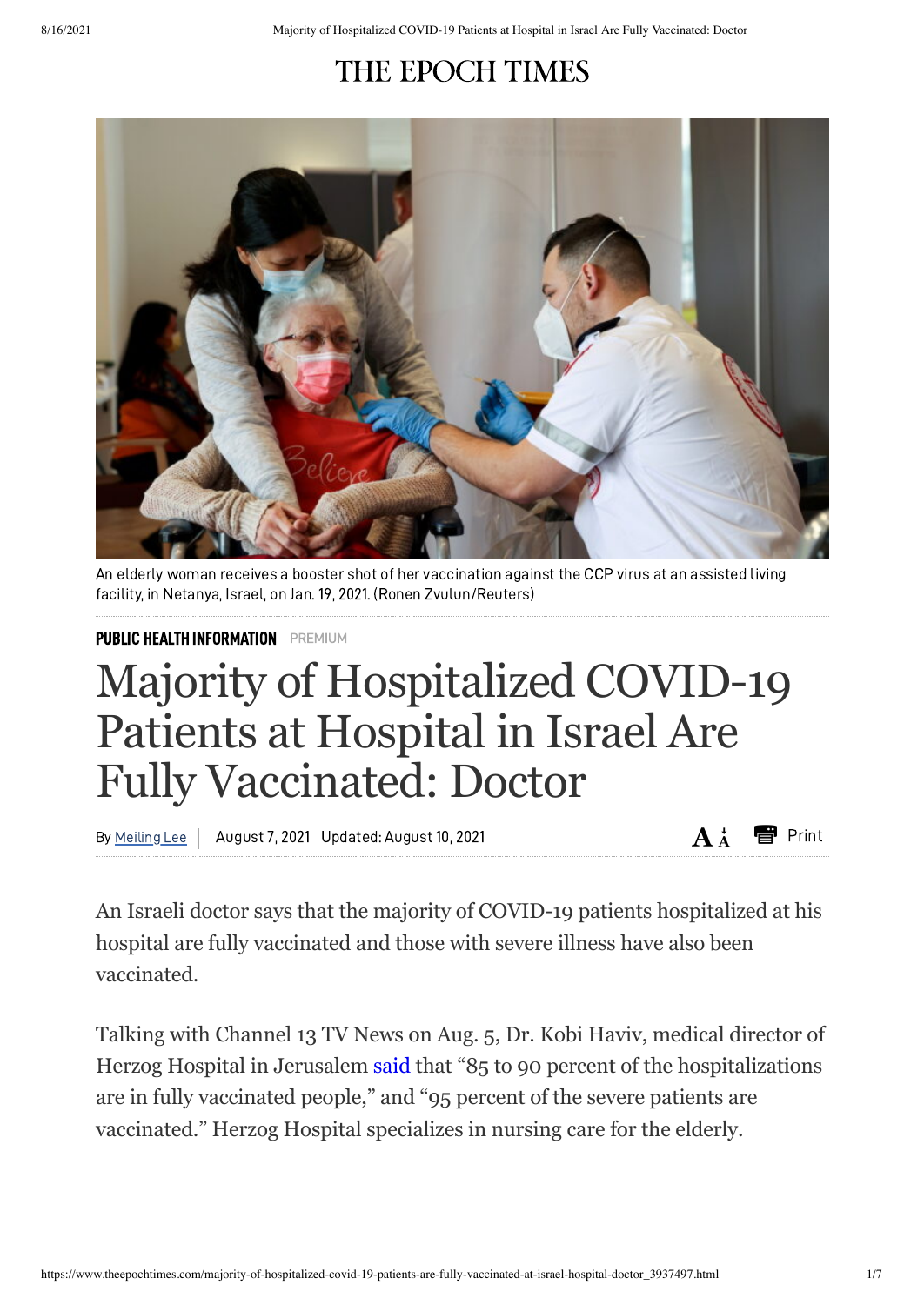Haviv said the rising cases of vaccinated people getting COVID-19, a disease caused by the CCP (Chinese [Communist](https://www.theepochtimes.com/giving-the-right-name-to-the-virus-causing-a-worldwide-pandemic-2_3277200.html) Party) virus is because "the effectiveness of the vaccine is waning."

Data from the Israeli Minister of Health in July suggested that the effectiveness of the Pfizer [vaccine](https://www.theepochtimes.com/t-pfizer-vaccine) in preventing infection and symptomatic illness had dropped from 90 percent to only 39 percent and 41 percent, respectively. However, the levels of protection against severe illness (88 percent) and hospitalization (91.4 percent) remained high.

The Pfizer vaccine has been the only [COVID-19](https://www.theepochtimes.com/t-covid-19-vaccine) vaccine available for Israelis since it was authorized for use in December 2020. However, the government announced last month that the Moderna vaccine would be offered in August to certain people while the Pfizer vaccine would be reserved for those under 18 years.

"Pfizer and BioNTech are driven by science to discover the best approaches to protect against COVID-19 and are confident in the protection and safety of the two-dose BNT162b2 COVID-19 vaccine," Pfizer told The Epoch Times via email. "The vaccine continues to be highly efficacious in preventing COVID-19, including variants and to date, no variant, including Delta, appears to have escaped the protection of the vaccine."

The vaccine manufacturer said it expects to "publish more definitive data about the analysis [for a third vaccine dose] and all accumulated data will be shared" in the coming weeks.

As of Friday, 5,392,509 million of the more than 9 million people have received a second dose of a messenger RNA vaccine, and 349,707 people have gotten their third booster shot, according to [figures](https://datadashboard.health.gov.il/COVID-19/general) from the Health Ministry. The country recorded more than 3,000 positive COVID-19 cases, 261 with severe illness, and six deaths as of Aug. 4.

People are considered fully vaccinated two weeks after their second messenger RNA vaccine.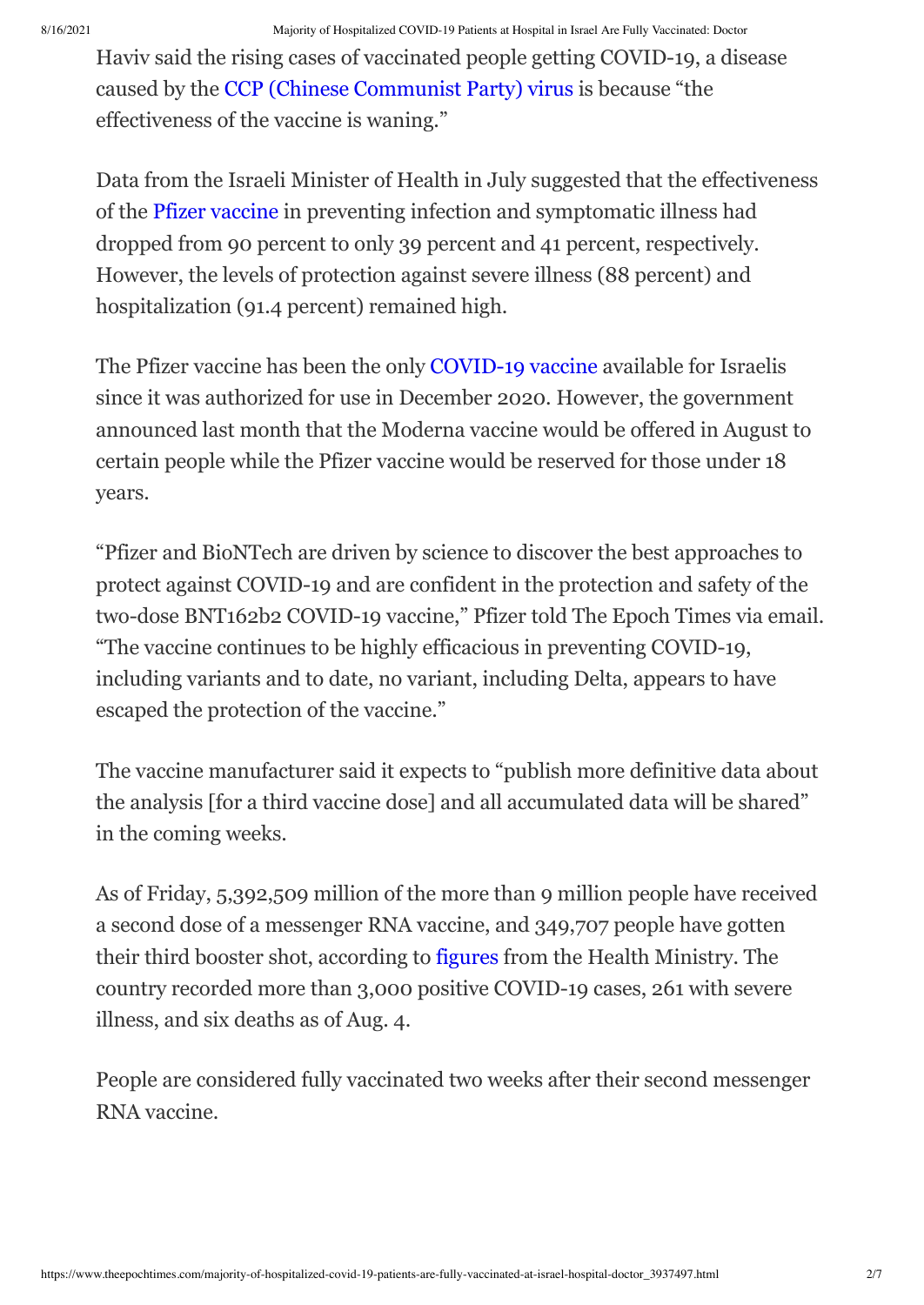A vial of the Pfizer vaccine against the coronavirus disease is seen as medical staff are vaccinated at Sheba Medical Center in Ramat Gan, Israel, on Dec. 19, 2020. (Amir Cohen/Reuters)

Israel was one of the first countries to roll out a mass vaccination program in December 2020, and within three months, at least 50 percent of its population had been inoculated with a messenger RNA vaccine, making the country a world leader in vaccinating against the CCP virus.

But in the past six weeks, the country has seen a continuous rise in the number of COVID-19 cases and hospitalizations due to the Delta variant that was first identified in India.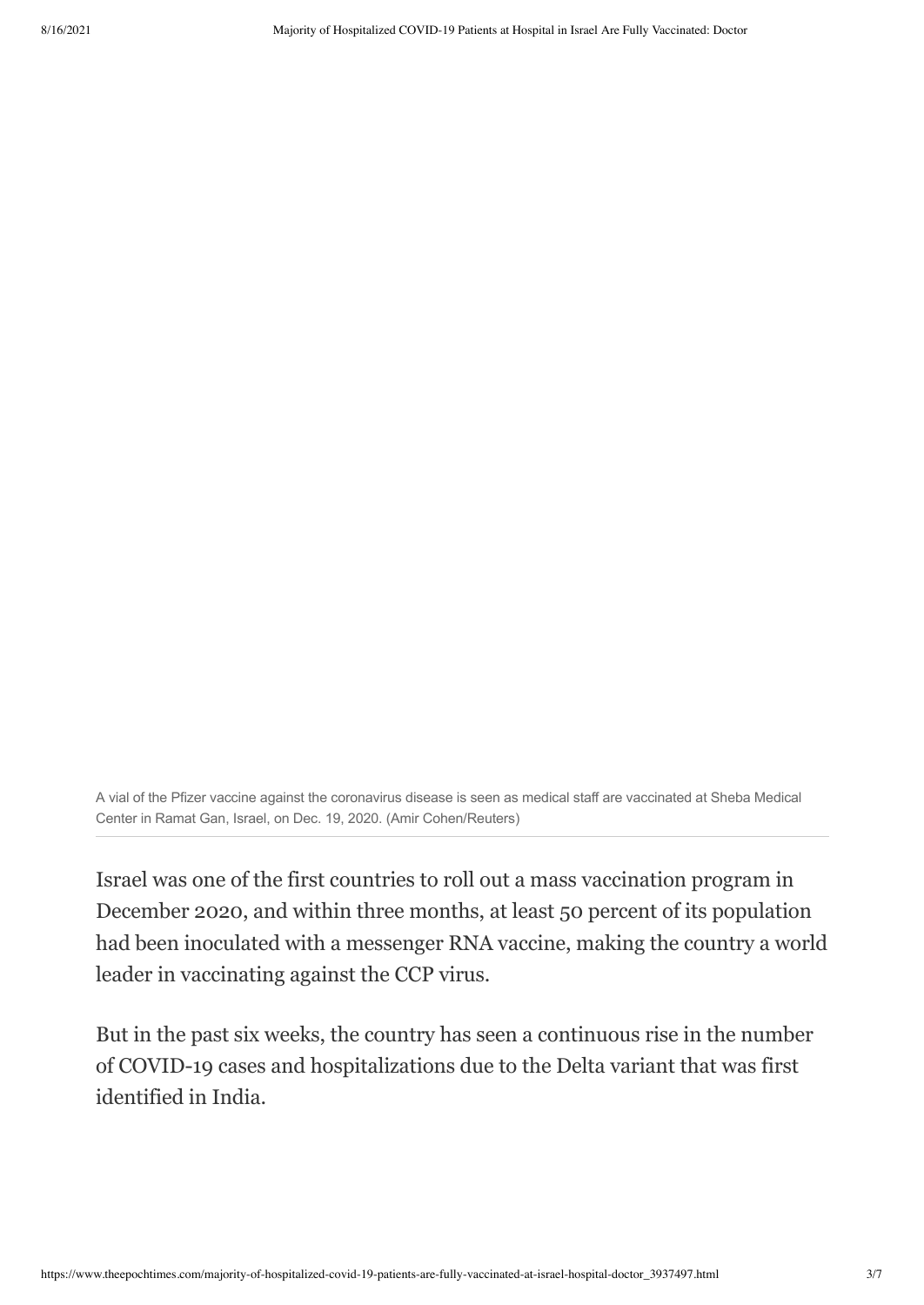The Delta variant has become the dominant variant spreading across Israel, accounting for over 90 percent of the COVID-19 cases that have been sequenced. Scientists say it is more transmissible and may become more infectious, but whether it causes more severe disease, hospitalization, and deaths is still unknown.

According to Prof. Ran Balicer, a public health physician and chair of Israel's COVID-19 National Experts Team, [breakthrough](https://www.theepochtimes.com/t-breakthrough-cases) cases were seen at a higher rate than was expected with the Delta variant.

"We saw more breakthrough cases than we expected. So we didn't see just illness among the unvaccinated … what we've seen was more and more cases among the vaccinated as well."

Despite the rise in COVID-19 cases and hospitalizations, experts say it is lower than earlier waves and the fatality rates have remained low.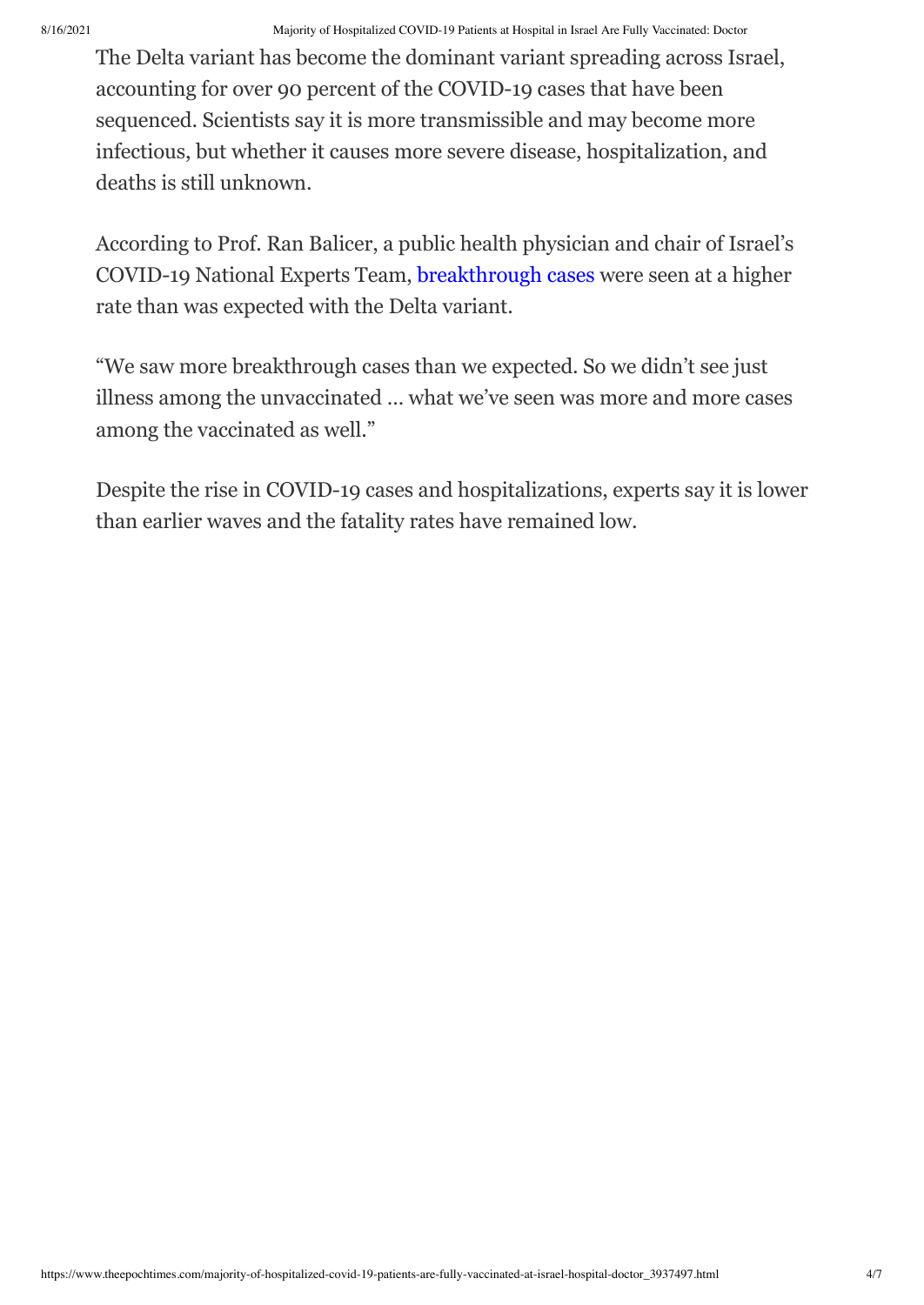Screenshot of new COVID-19 cases in Israel, according to data from the Health Ministry as of Aug. 4, 2021. (screenshot by The Epoch Times)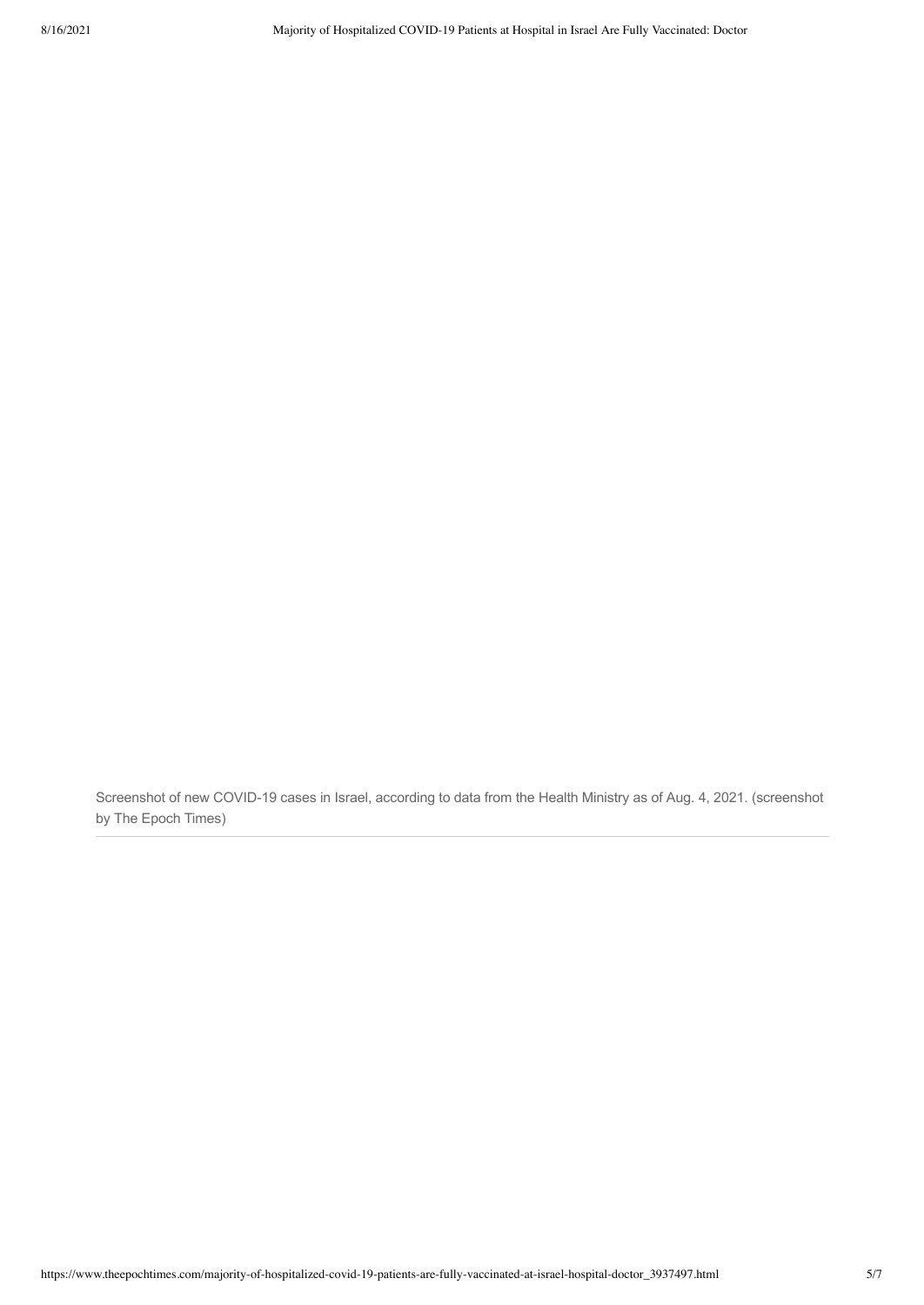Screenshot of COVID-19 death rate in Israel, according to data from the Health Ministry as of Aug. 4, 2021. (screenshot by The Epoch Times)

Yet, the government has implemented new restrictions this week that include a certain percentage of government employees working remotely and limiting gatherings to people who can show proof of vaccination, recovery from a prior infection, or a COVID-19 test.